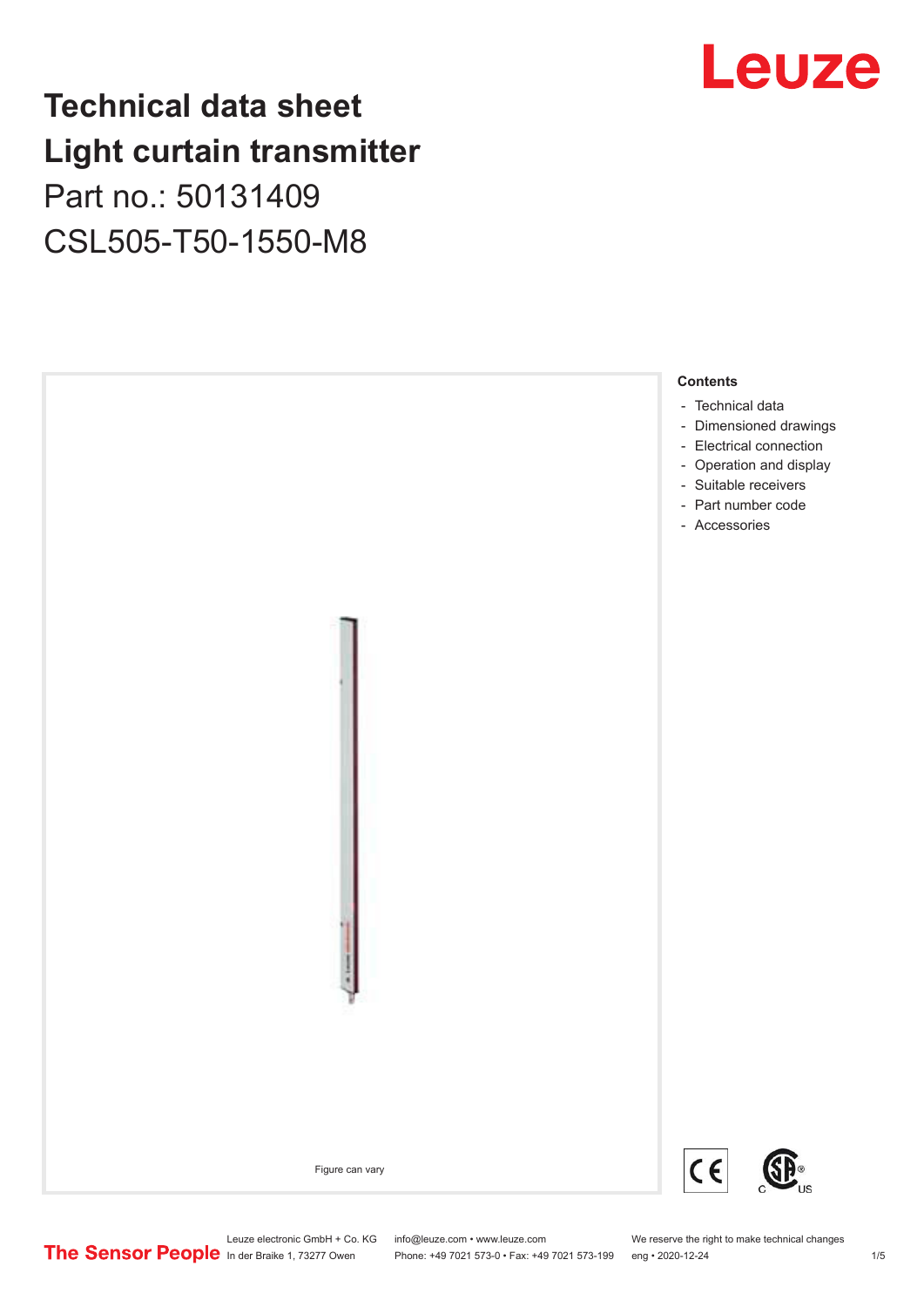#### <span id="page-1-0"></span>**Technical data**

# **Leuze**

| <b>Series</b>                                   | 505                                  |
|-------------------------------------------------|--------------------------------------|
| <b>Operating principle</b>                      | Throughbeam principle                |
| Device type                                     | Transmitter                          |
| <b>Application</b>                              | Precise object detection             |
| <b>Special version</b>                          |                                      |
| <b>Special version</b>                          | Crossed-beam scanning                |
|                                                 | Diagonal-beam scanning               |
|                                                 | Parallel-beam scanning               |
| <b>Optical data</b>                             |                                      |
| <b>Operating range</b>                          | Guaranteed operating range           |
| <b>Operating range</b>                          | 0.35m                                |
| <b>Measurement field length</b>                 | 1,550 mm                             |
| <b>Number of beams</b>                          | 32 Piece(s)                          |
| <b>Beam spacing</b>                             | 50 mm                                |
| <b>Light source</b>                             | LED, Infrared                        |
| <b>LED light wavelength</b>                     | 860 nm                               |
| Measurement data                                |                                      |
| Minimum object diameter                         | 52.5 mm                              |
| Electrical data                                 |                                      |
|                                                 |                                      |
| <b>Protective circuit</b>                       | Inductive protection                 |
|                                                 | Polarity reversal protection         |
|                                                 | Short circuit protected              |
|                                                 |                                      |
| Performance data                                |                                      |
| Supply voltage U <sub>B</sub>                   | 18  30 V, DC                         |
| Connection                                      |                                      |
| <b>Number of connections</b>                    | 1 Piece(s)                           |
|                                                 |                                      |
| <b>Connection 1</b><br><b>Function</b>          |                                      |
|                                                 | Deactivation input<br>Voltage supply |
|                                                 | Connector                            |
| <b>Type of connection</b><br><b>Thread size</b> | M8                                   |
|                                                 | Male                                 |
| <b>Type</b><br><b>Material</b>                  | Metal                                |
| No. of pins                                     | 4-pin                                |

| Design                                                                                                                                             | Cubic                    |
|----------------------------------------------------------------------------------------------------------------------------------------------------|--------------------------|
| Dimension (W x H x L)                                                                                                                              | 10 mm x 1,630 mm x 27 mm |
| <b>Housing material</b>                                                                                                                            | Metal                    |
| <b>Metal housing</b>                                                                                                                               | Aluminum                 |
| Lens cover material                                                                                                                                | Plastic                  |
| <b>Housing color</b>                                                                                                                               | Silver                   |
| Type of fastening                                                                                                                                  | Through-hole mounting    |
| <b>Operation and display</b>                                                                                                                       |                          |
| Type of display                                                                                                                                    | LED                      |
| <b>Number of LEDs</b>                                                                                                                              | 1 Piece(s)               |
| Type of configuration                                                                                                                              | Software                 |
|                                                                                                                                                    | Via pin assignment       |
| <b>Environmental data</b>                                                                                                                          |                          |
| Ambient temperature, operation                                                                                                                     | $-30$ 50 °C              |
| Ambient temperature, storage                                                                                                                       | $-40$ 65 °C              |
| <b>Certifications</b>                                                                                                                              |                          |
| Degree of protection                                                                                                                               | IP 65                    |
| <b>Protection class</b>                                                                                                                            | $\mathbf{III}$           |
|                                                                                                                                                    |                          |
|                                                                                                                                                    |                          |
|                                                                                                                                                    | 90314990                 |
|                                                                                                                                                    | 27270910                 |
|                                                                                                                                                    | 27270910                 |
|                                                                                                                                                    | 27270910                 |
|                                                                                                                                                    | 27270910                 |
|                                                                                                                                                    | 27270910                 |
| <b>Classification</b><br><b>Customs tariff number</b><br>eCl@ss 5.1.4<br>eCl@ss 8.0<br>eCl@ss 9.0<br>eCl@ss 10.0<br>eCl@ss 11.0<br><b>ETIM 5.0</b> | EC002549                 |
| <b>ETIM 6.0</b>                                                                                                                                    | EC002549                 |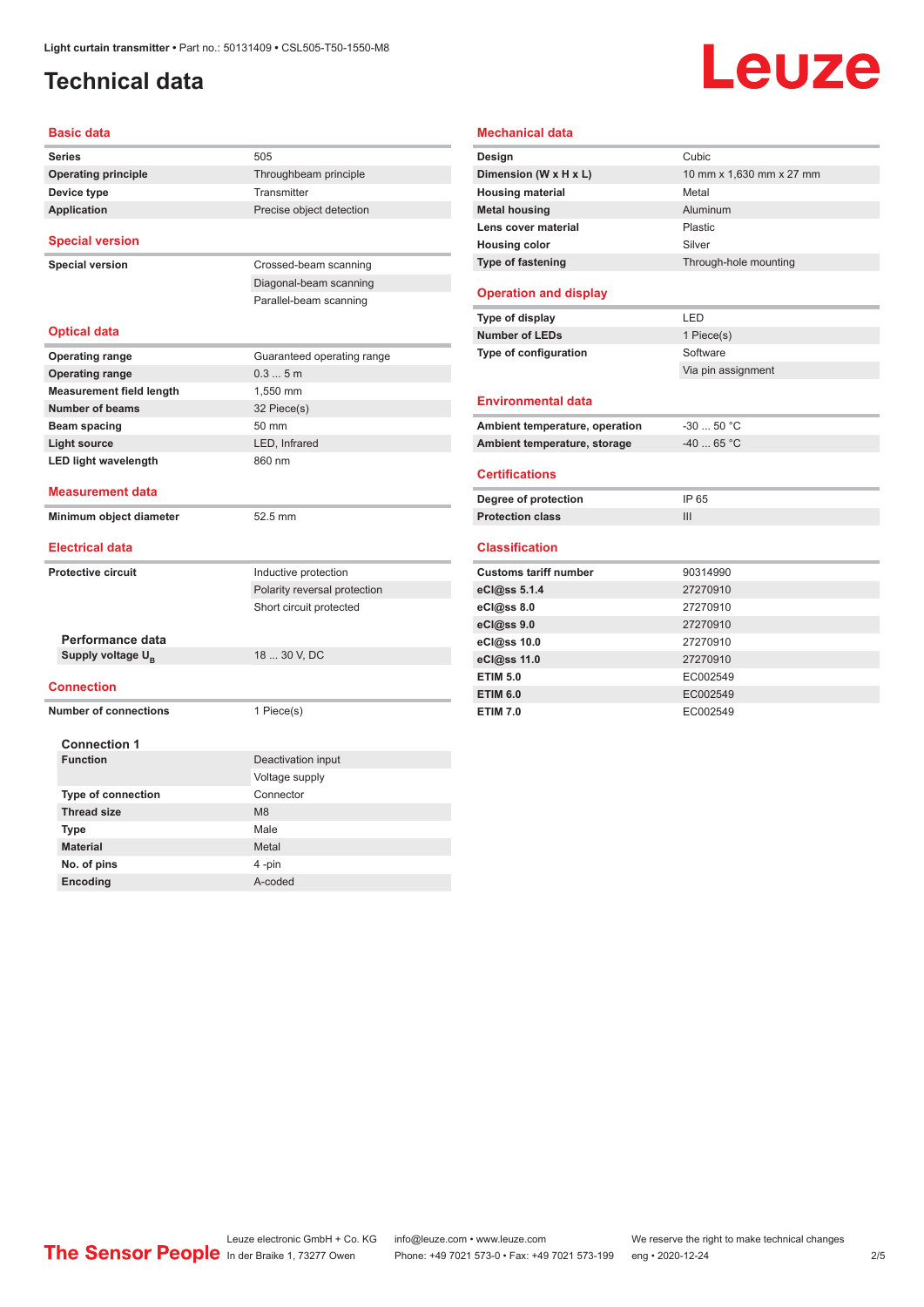#### <span id="page-2-0"></span>**Dimensioned drawings**

All dimensions in millimeters



Observe the exact dimensions in the chapter "Technical data, dimensioned drawings" in the operating instructions.

#### **Electrical connection**

**Connection 1**

| <b>Function</b>           | Deactivation input<br>Voltage supply |
|---------------------------|--------------------------------------|
| <b>Type of connection</b> | Connector                            |
| <b>Thread size</b>        | M <sub>8</sub>                       |
| <b>Type</b>               | Male                                 |
| <b>Material</b>           | Metal                                |
| No. of pins               | 4-pin                                |
| Encoding                  | A-coded                              |

#### **Pin Pin assignment**

| $\overline{2}$   | n.c.       |
|------------------|------------|
| ໍາ               | <b>GND</b> |
| $\boldsymbol{4}$ | IN         |



Leuze

#### **Operation and display**

| . . |     |     |
|-----|-----|-----|
|     | Off | Off |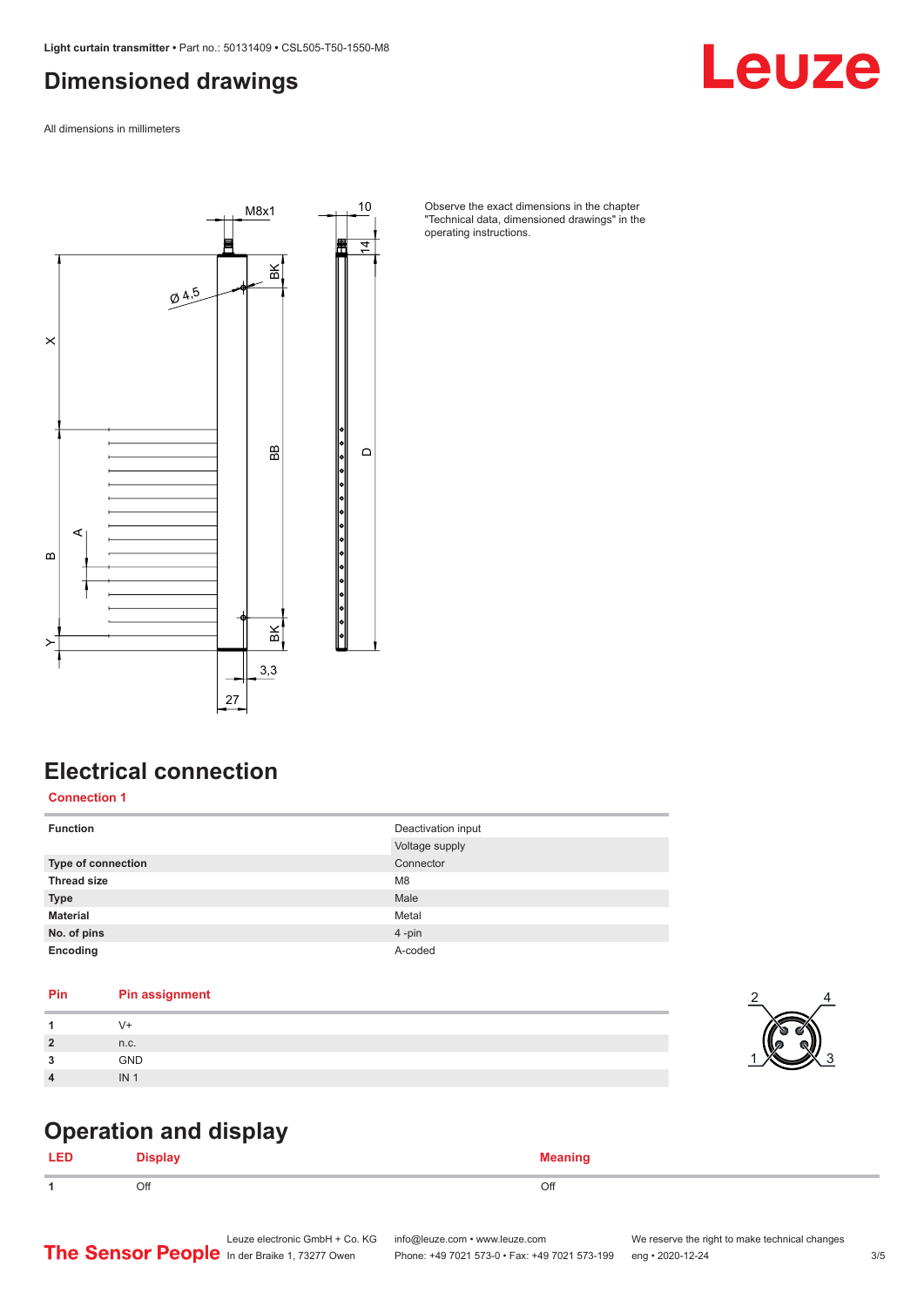#### <span id="page-3-0"></span>**Operation and display**

| <b>LED</b> | <b>Display</b>        | <b>Meaning</b>        |
|------------|-----------------------|-----------------------|
|            | Red, continuous light | Operational readiness |
|            | Red, flashing         | Error                 |

#### **Suitable receivers**

| Part no. | <b>Designation</b>                 | <b>Article</b>         | <b>Description</b>                                                                                                                                                                                                                                                                                                                           |
|----------|------------------------------------|------------------------|----------------------------------------------------------------------------------------------------------------------------------------------------------------------------------------------------------------------------------------------------------------------------------------------------------------------------------------------|
| 50131353 | CSL505-R50-1550-<br>M <sub>8</sub> | Light curtain receiver | Application: Precise object detection<br>Special version: Parallel-beam scanning, Crossed-beam scanning, Diagonal-<br>beam scanning, Teach input, Warning output<br>Operating range: 0.3  5 m<br>Digital switching outputs: 2 Piece(s)<br>Switching output: Transistor, Push-pull, Light/dark reversible<br>Connection: Connector, M8, 4-pin |

#### **Part number code**

Part designation: **CSL505-XYYY-ZZZZ-AA-BBB**

| x           | <b>Operating principle</b><br>T: transmitter                                                    |
|-------------|-------------------------------------------------------------------------------------------------|
|             | R: receiver                                                                                     |
| <b>YYY</b>  | <b>Beam spacing</b><br>05:5 mm<br>12.5: 12.5 mm<br>25:25 mm<br>50:50 mm<br>100: 100 mm          |
| <b>ZZZZ</b> | <b>Measurement field length</b><br>Measurement field length [mm], dependent on beam spacing     |
| AA          | <b>Electrical connection</b><br>M8: M8 connector, 4-pin (plug)                                  |
|             |                                                                                                 |
| <b>Note</b> |                                                                                                 |
| $\bullet$   | $\&$ A list with all available device types can be found on the Leuze website at www.leuze.com. |

#### **Accessories**

#### Connection technology - Connection cables

|   | Part no. | <b>Designation</b> | <b>Article</b>   | <b>Description</b>                                                                                                                                |
|---|----------|--------------------|------------------|---------------------------------------------------------------------------------------------------------------------------------------------------|
| ŧ | 50130850 | KD U-M8-4A-V1-050  | Connection cable | Connection 1: Connector, M8, Axial, Female, 4-pin<br>Connection 2: Open end<br>Shielded: No<br>Cable length: 5,000 mm<br>Sheathing material: PVC  |
|   | 50130871 | KD U-M8-4W-V1-050  | Connection cable | Connection 1: Connector, M8, Angled, Female, 4-pin<br>Connection 2: Open end<br>Shielded: No<br>Cable length: 5,000 mm<br>Sheathing material: PVC |

Leuze